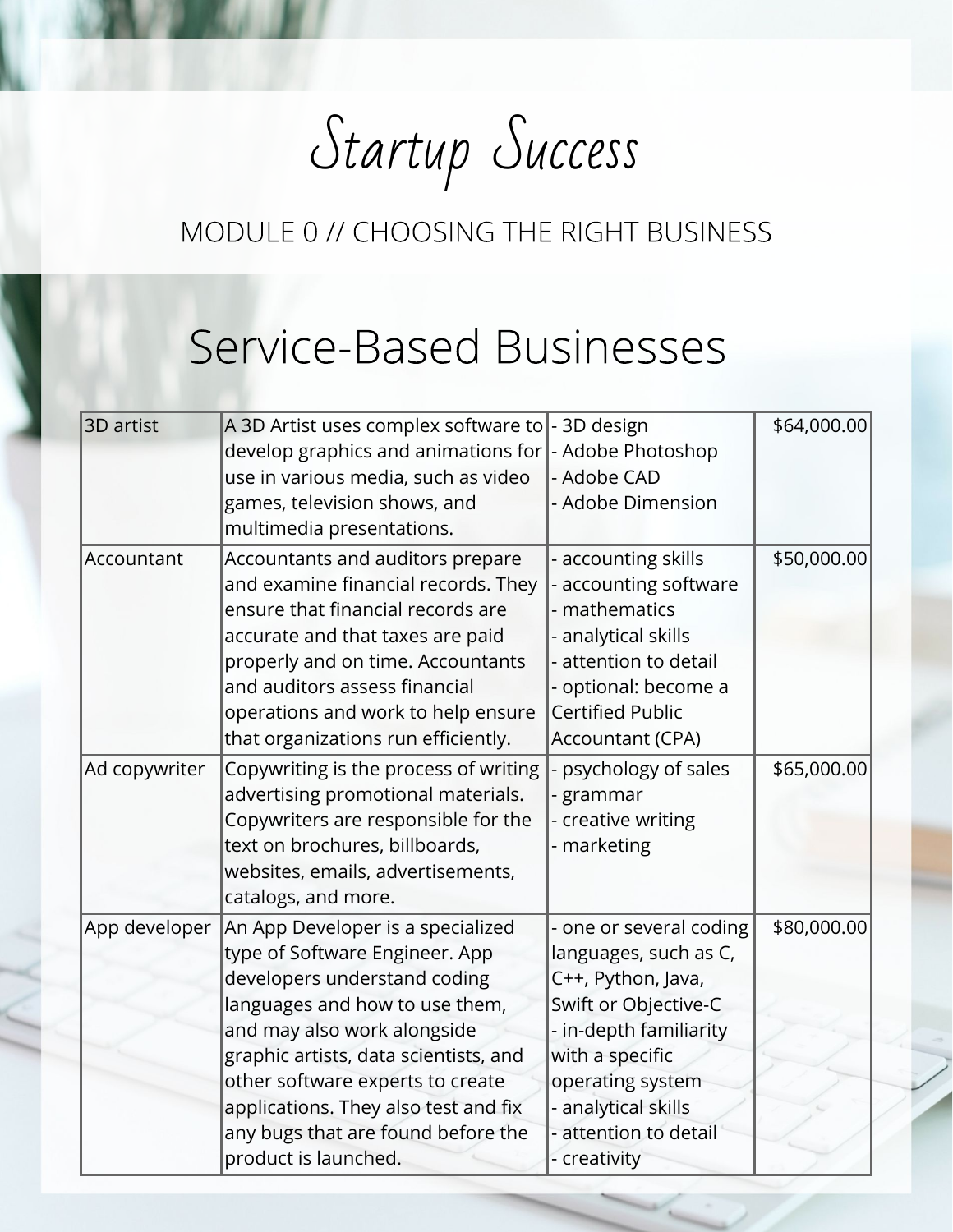Startup Success

| Article writer | An article writer creates content<br>(articles) for magazines, ezines,<br>blogs, and news sites.                                                                                                                                                                                                        | - grammar<br>creative writing<br>- technical research<br>composition<br>- attention to detail                                                                                                                                               | \$30,000.00 |
|----------------|---------------------------------------------------------------------------------------------------------------------------------------------------------------------------------------------------------------------------------------------------------------------------------------------------------|---------------------------------------------------------------------------------------------------------------------------------------------------------------------------------------------------------------------------------------------|-------------|
| Book designer  | A book designer creates the cover                                                                                                                                                                                                                                                                       | creativity<br>graphic design                                                                                                                                                                                                                | \$45,000.00 |
|                | and visual designs for a published<br>book.                                                                                                                                                                                                                                                             | adobe illustrator<br>adobe photoshop<br>adobe indesign<br>- creativity<br>attention to detail                                                                                                                                               |             |
| Bookkeeping    | Develops system to account for<br>financial transactions by establishing<br>a chart of accounts; defining<br>bookkeeping policies and<br>procedures. Maintains subsidiary<br>accounts by verifying, allocating, and<br>posting transactions. Balances<br>subsidiary accounts by reconciling<br>entries. | - accounting skills<br>accounting software<br>- mathematics<br>analytical skills<br>attention to detail<br>organizational skills                                                                                                            | \$37,000.00 |
| CAD designer   | As a CAD or computer-aided design<br>technician, you'll use software to<br>create design plans for buildings<br>and machinery. You could work in a<br>wide range of industries from<br>engineering and construction to<br>manufacturing.                                                                | engineering design<br>principles<br>understanding<br>- numeracy and<br>computer skills<br>- knowledge of<br>material properties<br>- understanding of<br>manufacturing<br>processes and<br>construction methods<br>- problem-solving skills | \$60,000.00 |
|                |                                                                                                                                                                                                                                                                                                         | - creativity                                                                                                                                                                                                                                |             |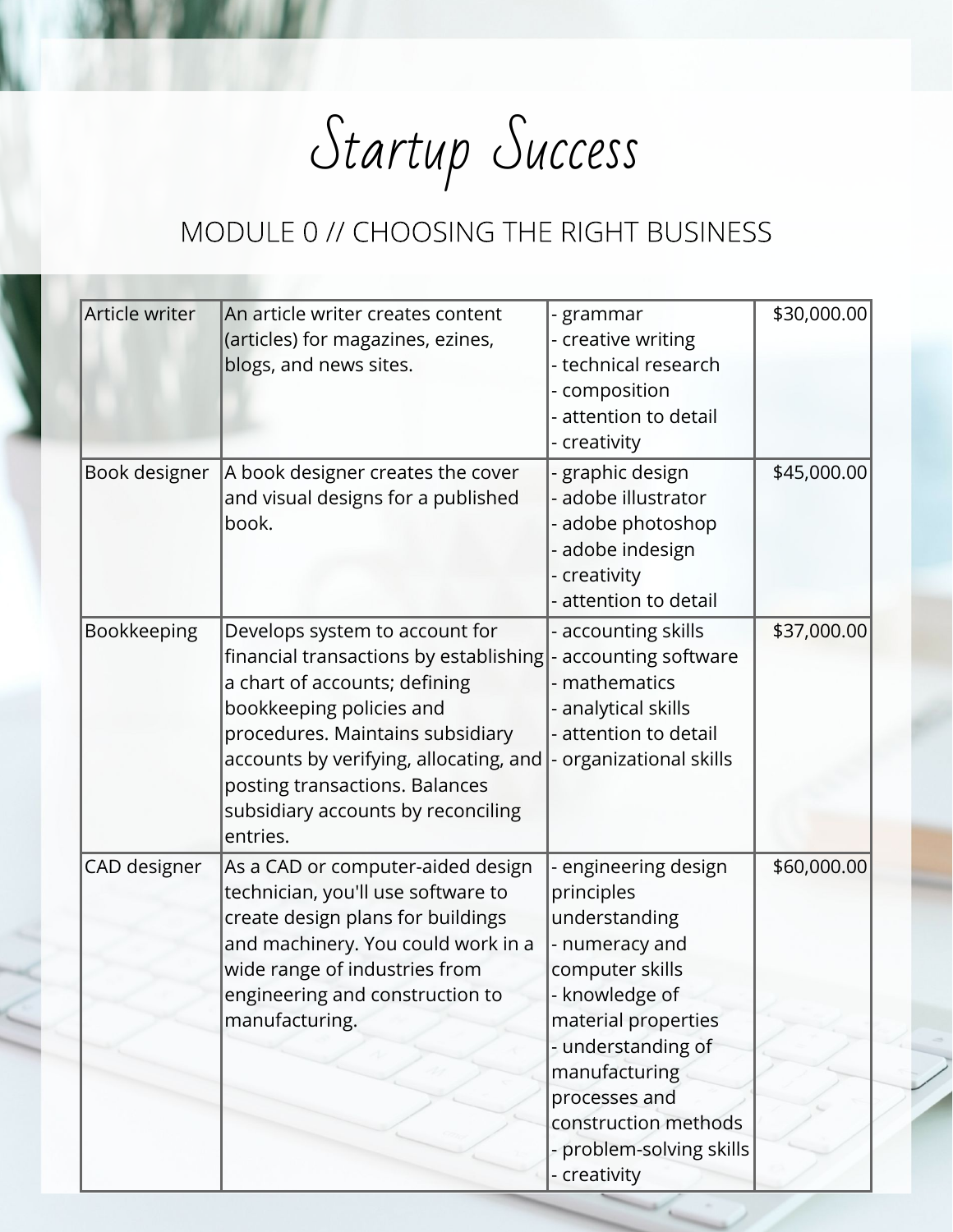Startup Success

| Coach                              | Guides, supports, and encourages<br>individuals to do their best work,<br>reach their goals, and achieve<br>success in a specific aspect of life.                                                                                                 | - psychology<br>- problem-solving skills<br>- high Emotional<br>Quotient<br>- great communication<br>skills<br>- technical skills<br>pertaining to their<br>specific field of<br>coaching                                                                                     | \$65,000.00 |
|------------------------------------|---------------------------------------------------------------------------------------------------------------------------------------------------------------------------------------------------------------------------------------------------|-------------------------------------------------------------------------------------------------------------------------------------------------------------------------------------------------------------------------------------------------------------------------------|-------------|
| Consultant                         | Offers professional advice to help<br>businesses and/or individuals<br>accomplish specific projects and/or<br>reach specific goals. Might specialize<br>in any number of fields.                                                                  | - technical skills<br>pertaining to their<br>specific area of<br>expertise<br>- past experience with<br>successfully<br>overcoming similar<br>problems to reach<br>similar goals<br>- problem solving skills<br>- communication skills<br>- planning and<br>organizing skills | \$85,000.00 |
| Content<br>marketing<br>strategist | Works with businesses to create a<br>content marketing strategy. Offers<br>professional advice on choosing<br>which platform, content form, and<br>specific content ideas will effectively<br>attract new customers and<br>encourage them to buy. | - digital marketing<br>- sales psychology<br>- marketing<br>psychology                                                                                                                                                                                                        | \$65,000.00 |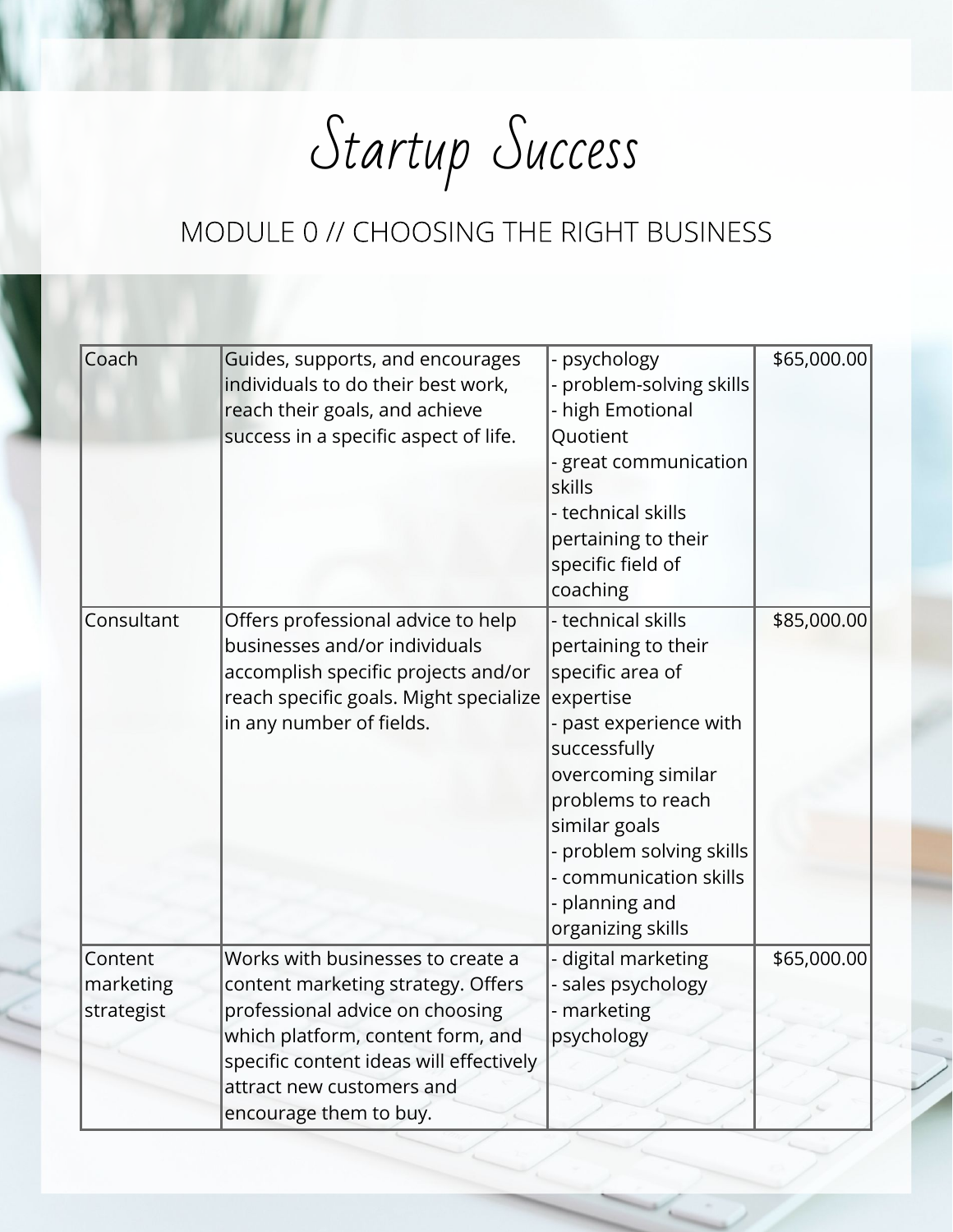Startup Success

| Copy Editor | A copy editor makes sure that a text   | grammar                 | \$39,000.00 |
|-------------|----------------------------------------|-------------------------|-------------|
|             | is readable, accurate and ready for    | - composition           |             |
|             | publication. They work on              | - communication         |             |
|             | publications of all kinds, including   | - writing style         |             |
|             | books, newspapers and magazines,       | - attention to detail   |             |
|             | checking text to ensure it is well     | - technical research    |             |
|             | written and logically structured, with |                         |             |
|             | correct grammar and spelling.          |                         |             |
| Data entry  | Data entry is all about speed,         | - attention to detail   | \$28,000.00 |
| clerk       | accuracy, and attention to detail. A   | - communication         |             |
|             | data entry clerk enters information    | - organizational skills |             |
|             | into computer databases for            |                         |             |
|             | effective record keeping. Daily        |                         |             |
|             | responsibilities include: Organizing   |                         |             |
|             | files and collecting data to be        |                         |             |
|             | entered into the computer.             |                         |             |
| Digital     | A Digital Marketing Strategist is      | - digital marketing     | \$67,000.00 |
| Marketing   | responsible for developing solutions   | strategy                |             |
| Strategist  | to meet clients' brand objectives      | - organizing and        |             |
|             | based on consumer insight and          | planning                |             |
|             | data. Spotting trends and              | project management      |             |
|             | technologies that play roles in        | - marketing             |             |
|             | consumers' lives, as well as           | psychology              |             |
|             | familiarity with SEM/SEO strategies    | - communication         |             |
|             | are beneficial skills to have in this  |                         |             |
|             | position.                              |                         |             |
| Ebook       | Formats content to be published        | - adobe indesign        | \$34,000.00 |
| formatter   | digitally.                             | - microsoft publisher   |             |
|             |                                        | - adobe illustrator     |             |
|             |                                        | attention to detail     |             |
|             |                                        |                         |             |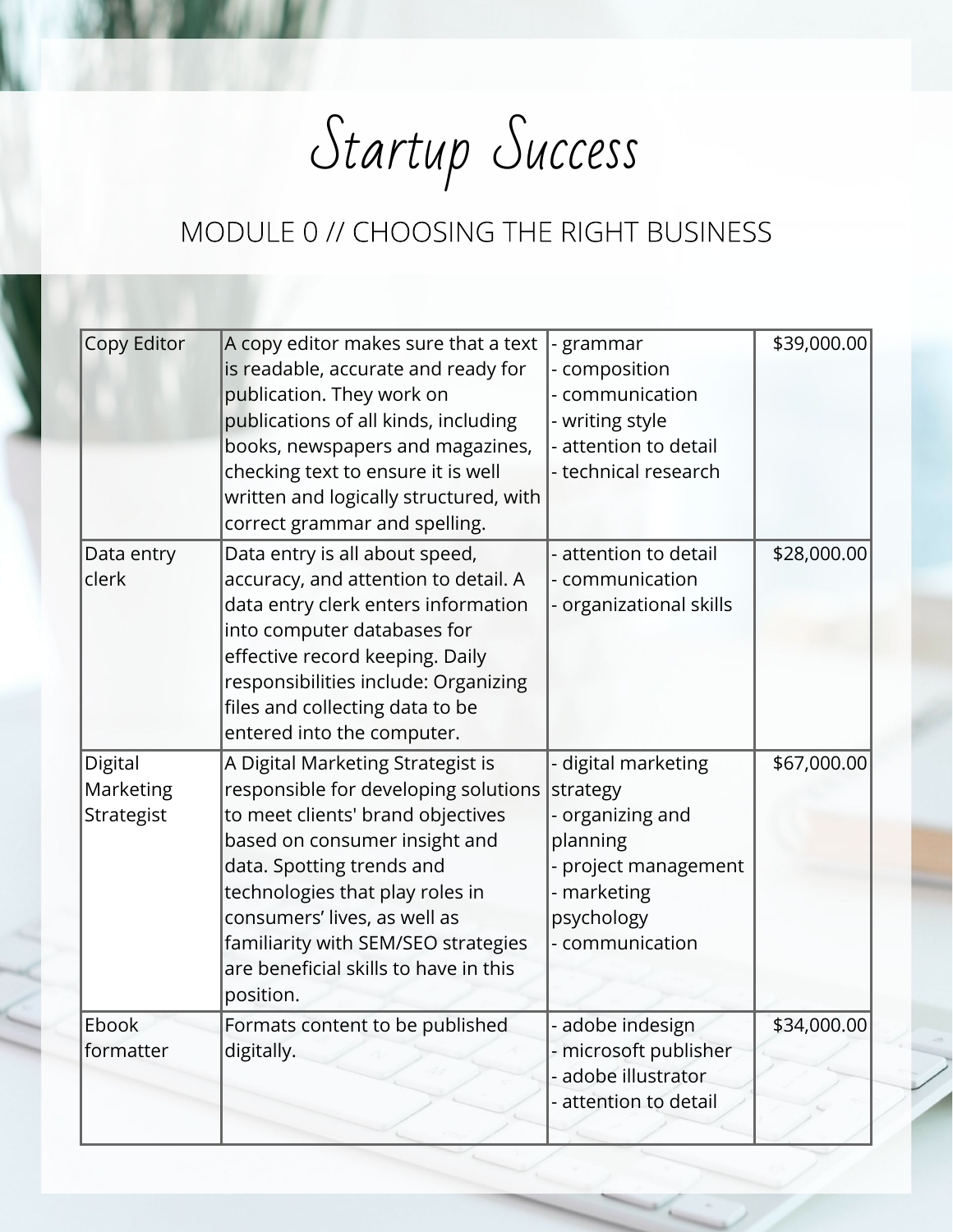Startup Success

| Facebook ad         | Works with businesses to create a     | - marketing               | \$62,000.00 |
|---------------------|---------------------------------------|---------------------------|-------------|
| strategist          | solid strategy for their advertising  | psychology                |             |
|                     | campaigns on Facebook, including      | - Facebook advertising    |             |
|                     | campaign structure, audience          | knowledge                 |             |
|                     | creation and targeting, and ad        | - sales psychology        |             |
|                     | creative.                             | problem solving skills    |             |
|                     |                                       | analytical analysis       |             |
| Fashion             | Fashion designers study trends and    | - very creative           | \$64,000.00 |
| designer            | sketch the initial clothing or        | detail oriented           |             |
|                     | accessory design. They attend trade   | design skills             |             |
|                     | shows or visit manufacturers to       | knowledge of              |             |
|                     | select fabrics and trims. Designers   | materials                 |             |
|                     | conduct fittings and adjustments on   | drawing skills            |             |
|                     | prototypes of their designs, and the  | sewing skills             |             |
|                     | end product is then marketed to       | - graphic design skills   |             |
|                     | clothing retailers.                   |                           |             |
| Game                | Game developers, more specifically    | - high level              | \$95,000.00 |
| developer           | known as video game developers or     | mathematic skills         |             |
|                     | video game designers, are software    | - one or several          |             |
|                     | developers and engineers who          | programming               |             |
|                     | create video games. Game              | languages                 |             |
|                     | developers may be involved in         | - creativity              |             |
|                     | various aspects of a game's creation  | problem solving           |             |
|                     | from concept and story writing to     |                           |             |
|                     | the coding and programming.           |                           |             |
| <b>Ghost writer</b> | A ghostwriter is hired to write       | - creative writing skills | \$78,000.00 |
|                     | literary or journalistic works,       | grammar                   |             |
|                     | speeches, or other texts that are     | - composition             |             |
|                     | officially credited to another person | - excellent               |             |
|                     | as the author.                        | communication skills      |             |
|                     |                                       | - creativity              |             |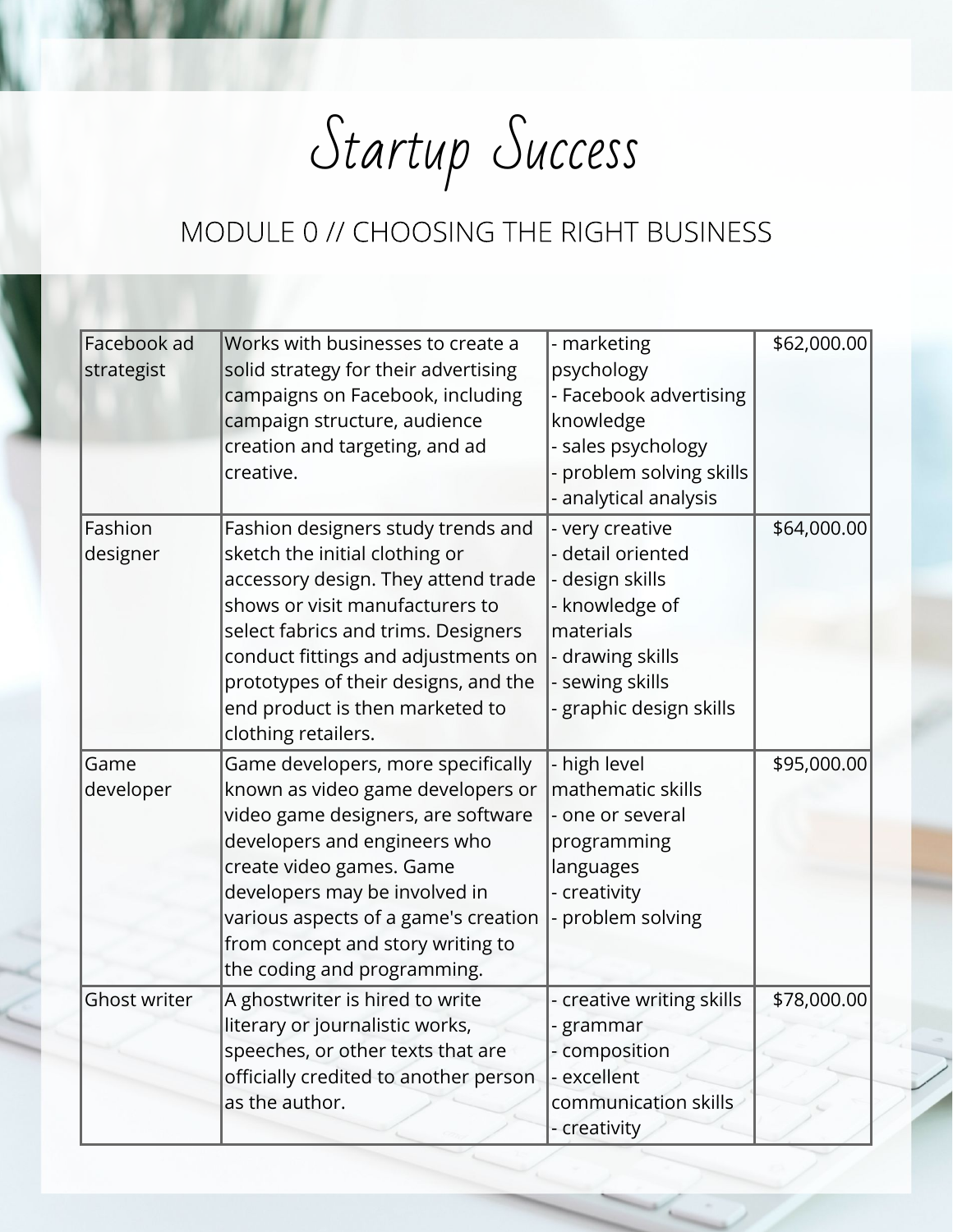Startup Success

| Google ad            | Works with businesses to create a                                | - marketing                              | \$67,000.00 |
|----------------------|------------------------------------------------------------------|------------------------------------------|-------------|
| strategist           | strategy for advertising on Google                               | psychology                               |             |
|                      | that will generate sales. Advises on                             | - Google advertising                     |             |
|                      | keyword targeting, advertising                                   | knowledge                                |             |
|                      | campaign strategy, and ad creative.                              | - sales psychology                       |             |
|                      |                                                                  | - problem solving skills                 |             |
|                      |                                                                  | - analytical analysis                    |             |
| <b>Grant writing</b> | Grant writers research, draft, and                               | - analytical research                    | \$68,000.00 |
|                      | submit proposals that help                                       | - technical knowledge                    |             |
|                      | organizations or individuals receive                             | of grant writing                         |             |
|                      | grant funding. Many grant writers                                | process                                  |             |
|                      | work for nonprofit or charitable                                 | - legal knowledge of                     |             |
|                      | organizations. Others are                                        | grant writing                            |             |
|                      | self-employed and take on projects                               | - creative writing                       |             |
|                      | from a variety of sources, such as                               | - problem solving                        |             |
|                      | museums and schools.                                             | - attention to detail                    |             |
| Graphic              | Graphic designers create visual                                  | - creativity                             | \$47,000.00 |
| designer             | concepts, by hand or using                                       | - design training                        |             |
|                      | computer software, to communicate                                | - adobe photoshop                        |             |
|                      | ideas that inspire, inform, or                                   | - adobe illustrator                      |             |
|                      | captivate consumers. They develop                                | - communication                          |             |
|                      | the overall layout and production                                |                                          |             |
|                      | design for advertisements,                                       |                                          |             |
|                      | brochures, magazines, and                                        |                                          |             |
|                      | corporate reports.                                               |                                          |             |
| Illustrator          | Illustrators are commissioned to                                 | - creativity                             | \$54,000.00 |
|                      | produce still drawings for use in                                | - artistic skill and<br>vision           |             |
|                      | advertisements, books, magazines,                                |                                          |             |
|                      | packaging, greetings cards and<br>newspapers. It is essential to | - adobe photoshop<br>- adobe illustrator |             |
|                      | prepare a sound portfolio of work                                | - communication                          |             |
|                      | that can be used to demonstrate                                  |                                          |             |
|                      | abilities.                                                       |                                          |             |
|                      |                                                                  |                                          |             |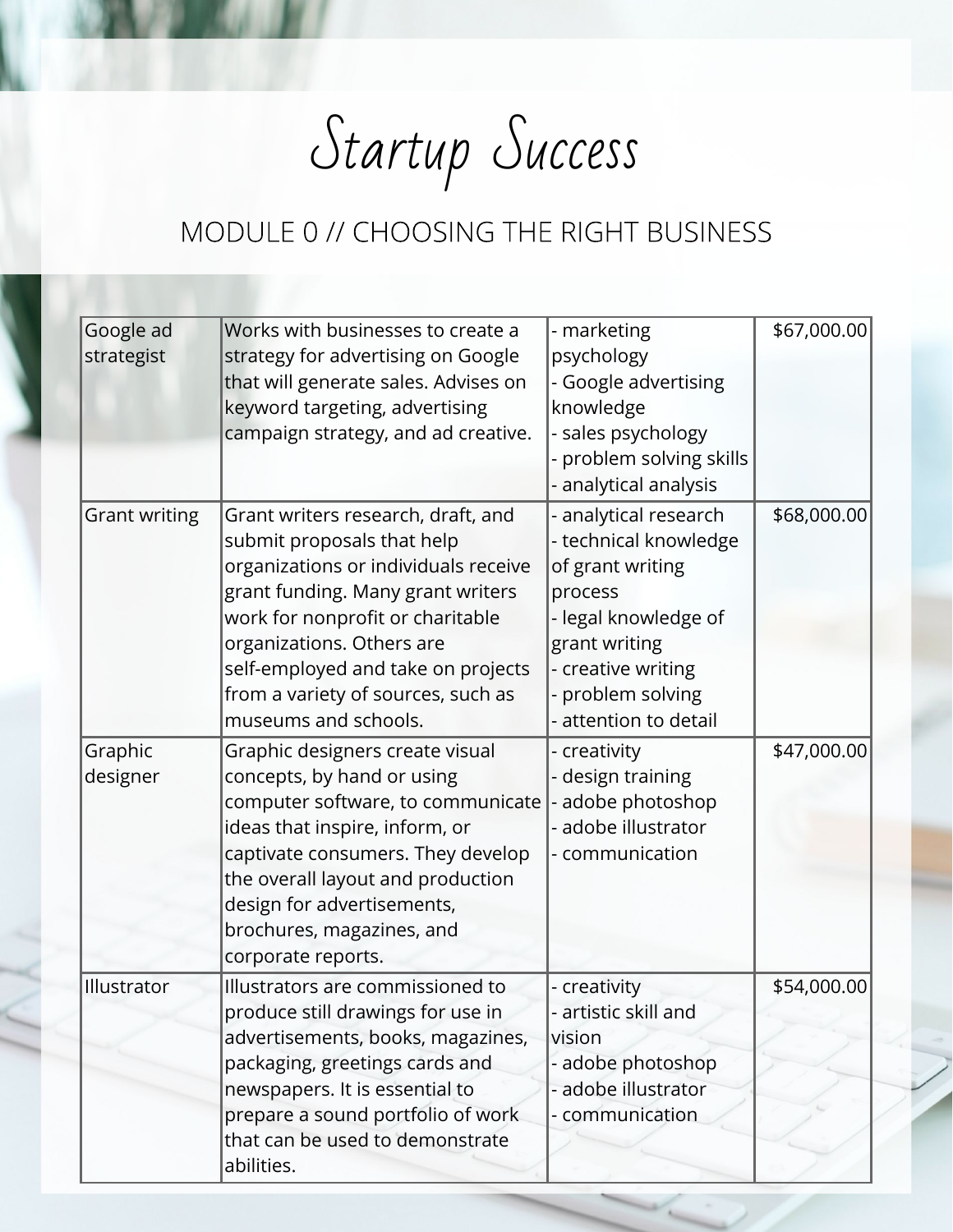Startup Success

| Interpreter                           | Interpreters aid communication by<br>converting spoken messages into<br>another language.                                                                                                                                                                        | - bilingual<br>- communication<br>- grammar                                                                                | \$46,000.00 |
|---------------------------------------|------------------------------------------------------------------------------------------------------------------------------------------------------------------------------------------------------------------------------------------------------------------|----------------------------------------------------------------------------------------------------------------------------|-------------|
| Language<br>instructor                | Foreign language teachers train<br>students in the vocabulary,<br>grammar, pronunciation, reading<br>and writing of a foreign language.<br>Like other teachers, you are also<br>responsible for lesson planning,<br>recordkeeping and student<br>assessment.     | - bilingual<br>- communication<br>- grammar<br>- planning<br>- teaching                                                    | \$62,000.00 |
| Media buyer                           | As a media buyer you will negotiate,<br>purchase and monitor advertising<br>space and airtime on behalf of<br>clients. The aim is to reach the<br>highest number of people in the<br>target audience at the lowest<br>possible cost.                             | - communication<br>- sales<br>- negotiation<br>- technical research<br>- analytics                                         | \$65,000.00 |
| designer                              | Motion graphic Motion graphics designers create<br>artwork for the web, television or<br>film. They use visual effects,<br>animation and other cinematic<br>techniques to bring life to their<br>creations.                                                      | - graphic design<br>- adobe after effects<br>adobe premiere pro<br>- video editing<br>- creativity<br>- communication      | \$63,000.00 |
| <b>Music</b><br>composer/pro<br>ducer | A music producer oversees the<br>production and development of<br>songs, whether they are bringing<br>together instrumental and vocal<br>elements for sound mixing or<br>ensuring that the people involved<br>hold a singular vision for that song's<br>success. | - music composition<br>music theory<br>- organization<br>- team leadership<br>- musical engineering<br>- musical arranging | \$49,000.00 |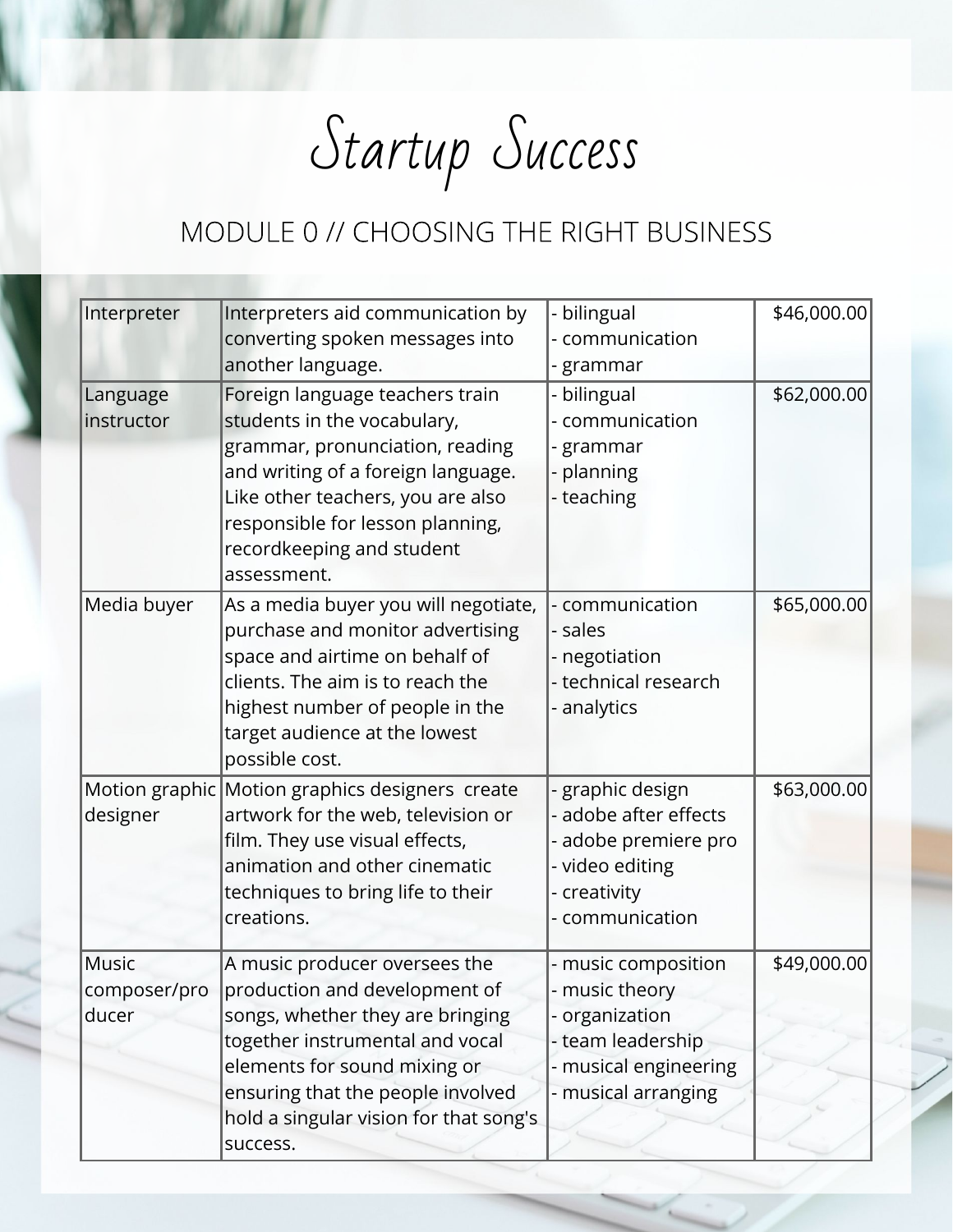Startup Success

| Music teacher                 | A music teacher is someone who<br>teaches people how to play an<br>instrument (for example the piano,<br>guitar or violin) or gives singing and<br>voice lessons.                                                                                                               | - music theory<br>- musical instrument<br>proficiency<br>- teaching<br>communication<br>organizing and<br>planning                      | \$40,000.00 |
|-------------------------------|---------------------------------------------------------------------------------------------------------------------------------------------------------------------------------------------------------------------------------------------------------------------------------|-----------------------------------------------------------------------------------------------------------------------------------------|-------------|
| Online<br>business<br>manager | An online business manager is<br>responsible for important<br>managerial duties, such as the<br>smooth functioning of your<br>day-to-day business operations,<br>big-picture planning and strategy,<br>team management and motivation,<br>logistics and overall business goals. | business<br>management<br>project management<br>organizing and<br>planning<br>- communication<br>- problem solving<br>- team management | \$62,000.00 |
|                               | Personal stylist Personal stylists help clients achieve<br>their desired looks by aiding them in<br>the selection of personal style items,<br>such as clothes and shoes.                                                                                                        | - fashion knowledge<br>design<br>- trends knowledge<br>and research<br>- research<br>planning<br>- communication                        | \$34,000.00 |
| Photo editor                  | Photo editors often work for a<br>website, newspaper, magazine or<br>book publisher. They're typically<br>responsible for selecting, editing,<br>positioning and publishing photos to<br>accompany the text of a publication.                                                   | - artistic skill<br>photography<br>knowledge<br>adobe lightroom<br>adobe photoshop<br>- creativity                                      | \$67,000.00 |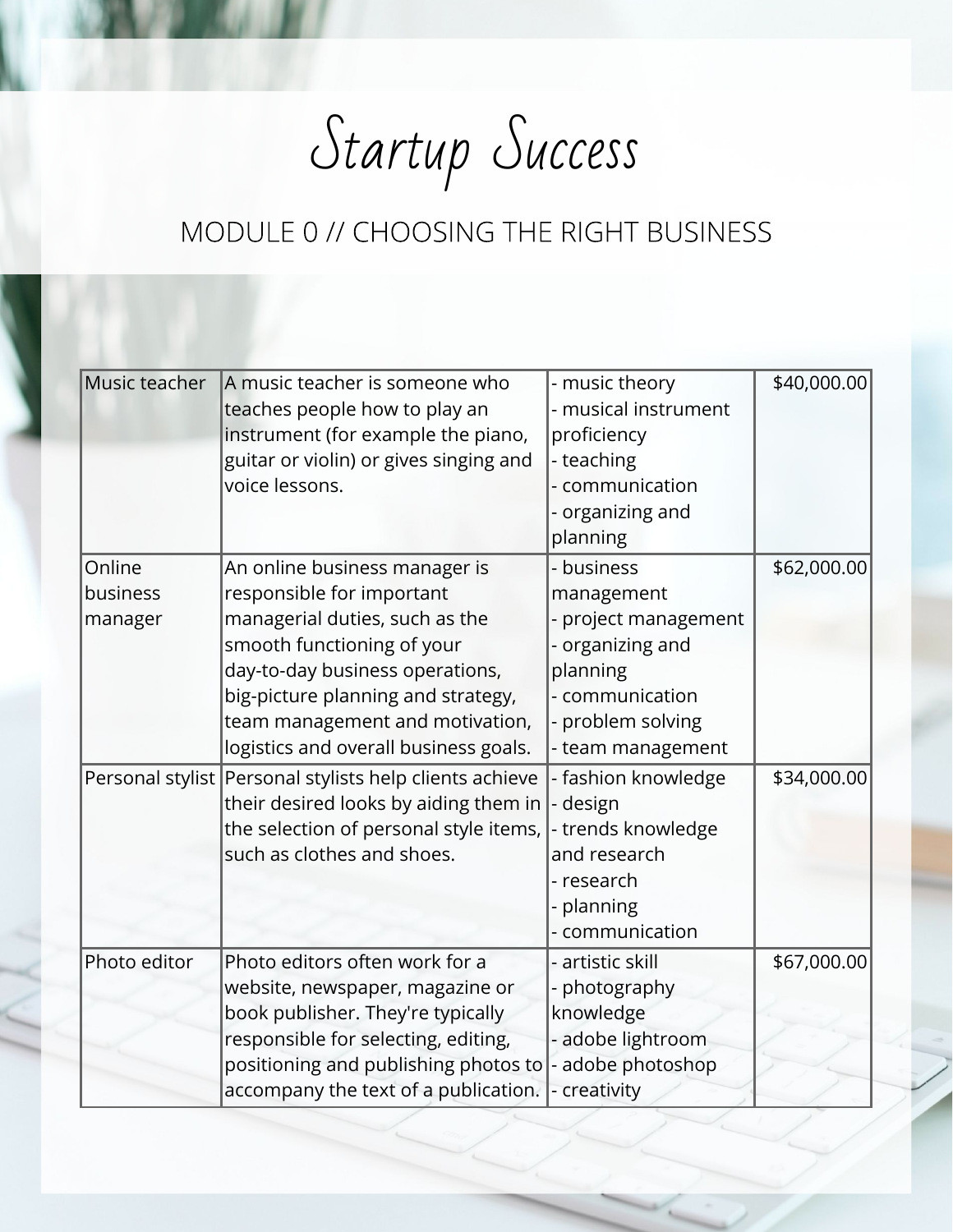Startup Success

| Podcast<br>producer | A Podcast Producer is in charge of<br>managing, recording, editing and<br>transmitting a podcast. Although<br>there are exceptions, such as<br>video-based Vodcasts, a podcast is<br>typically an audio-only file with a<br>focus on sound quality and<br>conversation.                                                               | - technical knowledge<br>of audio production<br>adobe audition<br>project management<br>- communication<br>planning and<br>organizing                  | \$62,000.00 |
|---------------------|---------------------------------------------------------------------------------------------------------------------------------------------------------------------------------------------------------------------------------------------------------------------------------------------------------------------------------------|--------------------------------------------------------------------------------------------------------------------------------------------------------|-------------|
| Project<br>manager  | As the project manager, your job is<br>to plan, budget, oversee and<br>document all aspects of the specific<br>project you are working on. Project<br>managers may work closely with<br>upper management to make sure<br>that the scope and direction of each<br>project is on schedule, as well as<br>other departments for support. | planning and<br>organizing<br>project management<br>- task management<br>- team management<br>- strategic thinking<br>problem solving<br>communication | \$96,000.00 |
| Researcher          | Freelance research involves finding<br>information about a particular topic,<br>and then organizing that<br>information to make it easy to use.<br>Often, freelance research goes hand<br>in hand with writing.                                                                                                                       | - research<br>organizing<br>- attention to detail<br>communication                                                                                     | \$63,000.00 |
| SEO expert          | A Search Engine Optimization (SEO)<br>Specialist analyzes, reviews and<br>implements changes to websites so<br>they are optimized for search<br>engines and show up at the top of<br>search results.                                                                                                                                  | - technical SEO<br>knowledge<br>analytical research<br>- strategic thinking<br>problem solving                                                         | \$43,000.00 |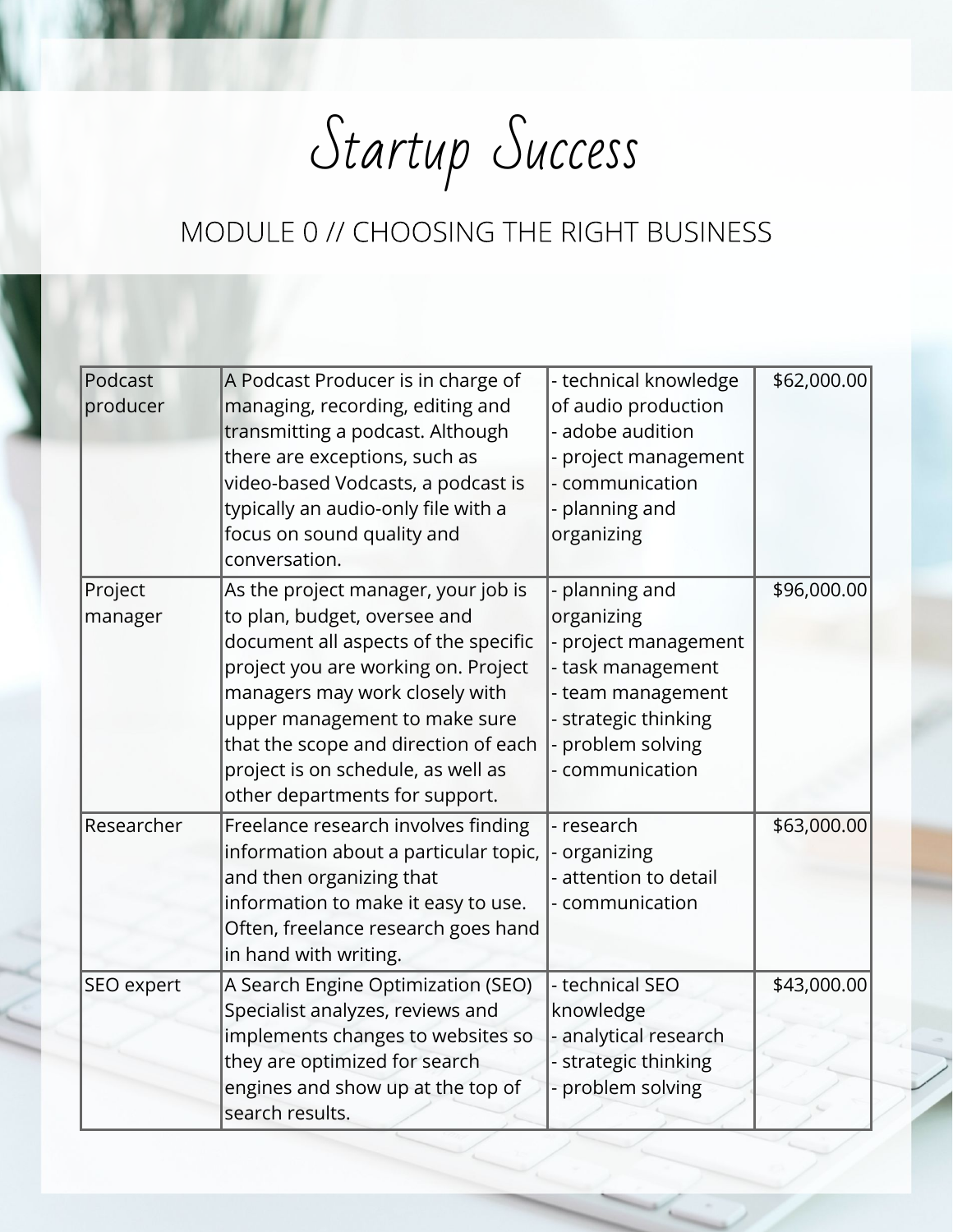Startup Success

| Social media | Develop relevant content topics to                                 | - digital marketing   | \$51,000.00 |
|--------------|--------------------------------------------------------------------|-----------------------|-------------|
| manager      | reach the company's target                                         | strategy              |             |
|              | customers. Create, curate, and                                     | organizing and        |             |
|              | manage all published content                                       | planning              |             |
|              | (images, video and written). Monitor,                              | - project management  |             |
|              | listen and respond to users in a                                   | - scheduling          |             |
|              | "Social" way while cultivating leads                               | - communication       |             |
|              | and sales.                                                         |                       |             |
|              | Transcriptionis  A transcriptionist listens to recorded            | attention to detail   | \$35,000.00 |
| t            | materials and types the material                                   | - language            |             |
|              | into written form. The most                                        | communication         |             |
|              | common industry for                                                | - typing              |             |
|              | transcriptionists is the medical field                             |                       |             |
|              | but transcriptionists do work in the<br>legal industry and others. |                       |             |
|              |                                                                    |                       |             |
| Translator   | Interpreters and translators aid                                   | bilingual             | \$44,000.00 |
|              | communication by converting<br>messages or text from one language  | grammar<br>- language |             |
|              | into another language. Although                                    | communication         |             |
|              | some people do both, interpreting                                  | attention to detail   |             |
|              | and translating are different                                      |                       |             |
|              | professions: interpreters work with                                |                       |             |
|              | spoken communication, and                                          |                       |             |
|              | translators work with written                                      |                       |             |
|              | communication.                                                     |                       |             |
| Tutor        | A tutor helps students improve                                     | - knowledge of a      | \$35,000.00 |
|              | academically in a private,                                         | specific subject      |             |
|              | non-classroom setting either                                       | - teaching            |             |
|              | individually or with small groups by                               | - communication       |             |
|              | instructing them to improve their                                  | - planning and        |             |
|              | study skills, test-taking strategies,                              | organizing            |             |
|              | note-taking skills, or grasp of                                    |                       |             |
|              | content.                                                           |                       |             |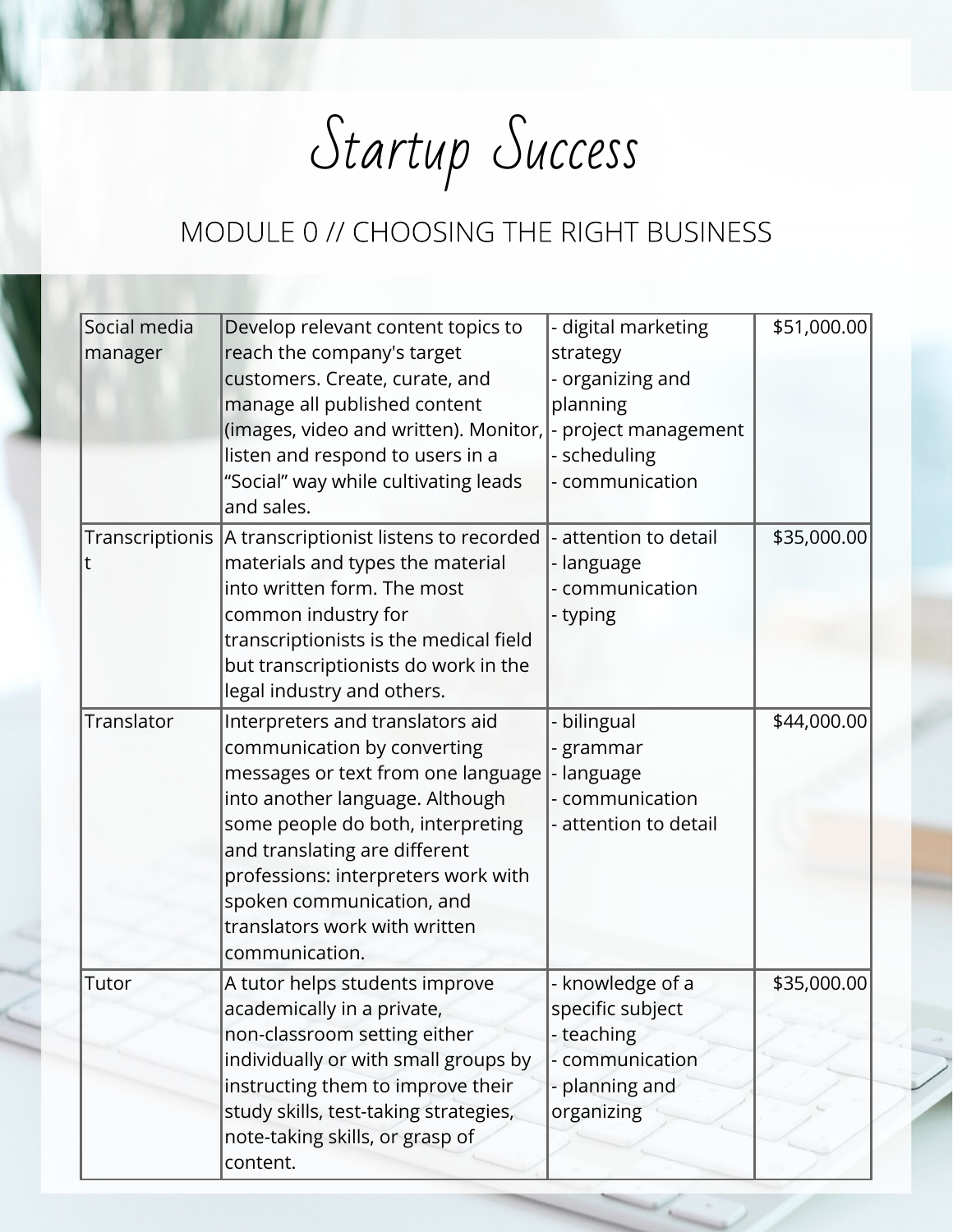Startup Success

| <b>UI Designer</b>             | User interface (UI) designers work<br>closely with user experience (UX)<br>designers and other design<br>specialists. Their job is to make sure<br>that every page and every step a<br>user will experience in their<br>interaction with the finished product<br>will conform to the overall vision<br>created by UX designers.                  | - communication<br>- creative thinking<br>- problem solving<br>- research<br>- graphic design                                                                       | \$92,000.00 |
|--------------------------------|--------------------------------------------------------------------------------------------------------------------------------------------------------------------------------------------------------------------------------------------------------------------------------------------------------------------------------------------------|---------------------------------------------------------------------------------------------------------------------------------------------------------------------|-------------|
| Video editor                   | As a film or video editor, you'll be<br>responsible for assembling recorded<br>raw material into a finished product<br>that's suitable for broadcasting. The<br>material may include camera<br>footage, dialogue, sound effects,<br>graphics and special effects.                                                                                | - video composition<br>- logical thinking<br>adobe premiere pro<br>audio editing<br>communication<br>project management<br>attention to detail                      | \$47,000.00 |
| Virtual<br>assistant           | As a Virtual Assistant, you perform<br>various administrative tasks,<br>including answering emails,<br>scheduling meetings and making<br>travel arrangements.                                                                                                                                                                                    | - organizing and<br>planning<br>project management<br>communication<br>attention to detail<br>- writing                                                             | \$31,000.00 |
| Virtual<br>personal<br>trainer | A personal trainer is an individual<br>certified to have knowledge of<br>exercise prescription and<br>instruction. They motivate clients by<br>setting goals and providing feedback<br>and accountability to clients. Virtual<br>personal trainers provide these<br>services remotely via video<br>conference calls and instructional<br>videos. | - fitness knowledge<br>proficiency in<br>exercising techniques<br>basic understanding<br>of anatomy<br>- optional: certificate<br>of training program<br>completion | \$45,000.00 |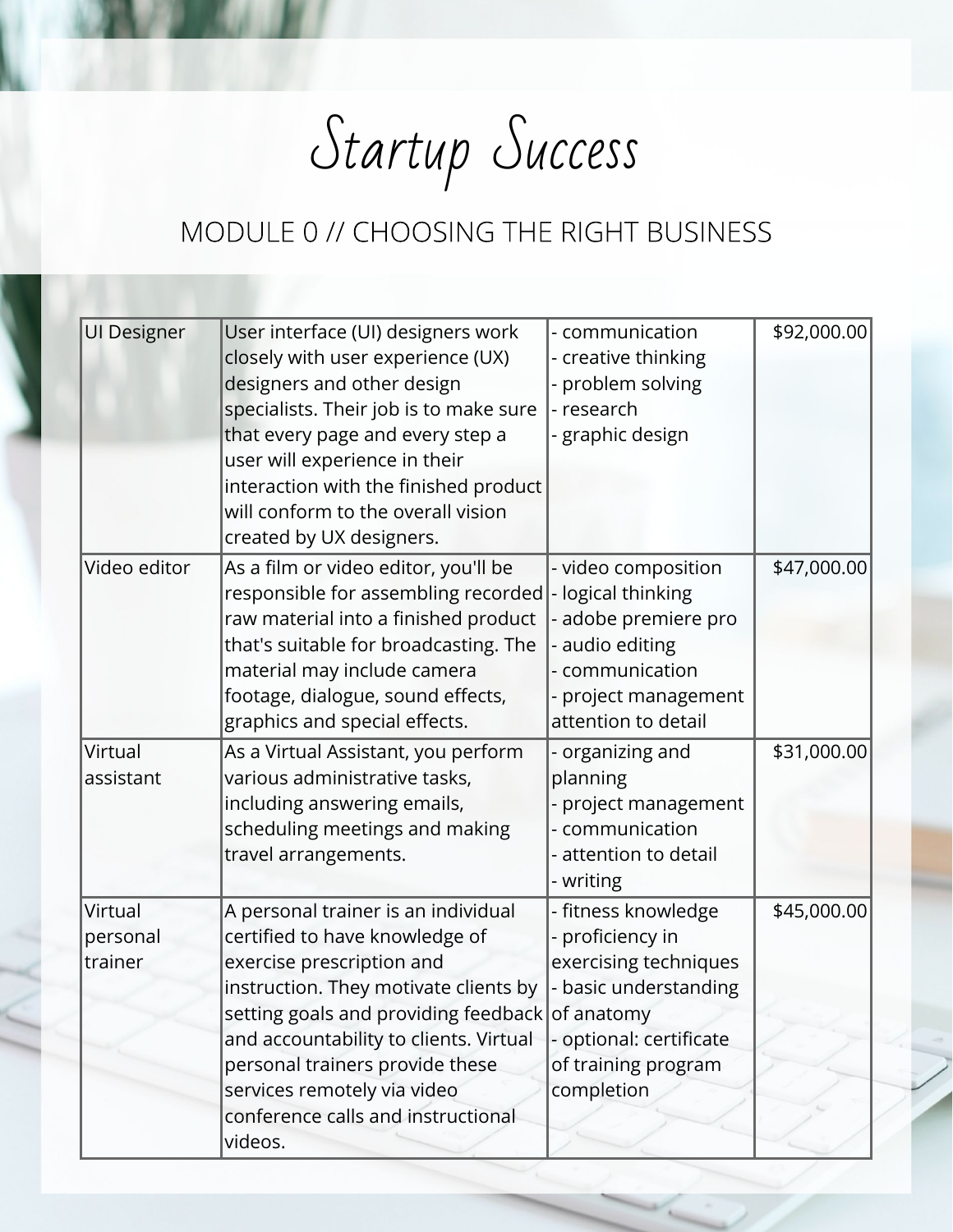Startup Success

| Voice actor  | Voice acting is the art of performing<br>voice-overs or providing voices to<br>represent a character or to provide<br>information to an audience or user.                                                                                                                   | - clear pronunciation<br>- language skills<br>- communication<br>- optional: vocal<br>training                                                                    | \$40,000.00 |
|--------------|-----------------------------------------------------------------------------------------------------------------------------------------------------------------------------------------------------------------------------------------------------------------------------|-------------------------------------------------------------------------------------------------------------------------------------------------------------------|-------------|
| Web designer | A web designer creates the look,<br>layout, and features of a website.<br>The job involves understanding both<br>graphic design and computer<br>programming.                                                                                                                | - HTML<br>- Javascript<br>- CSS<br>- other programming<br>languages<br>adobe photoshop<br>- adobe illustrator<br>- creativity<br>- design<br>- project management | \$65,000.00 |
|              | Web developer The role is responsible for designing,<br>coding and modifying websites,<br>from layout to function and<br>according to a client's specifications.<br>Strive to create visually appealing<br>sites that feature user-friendly<br>design and clear navigation. | - HTML<br>- Javascript<br>- CSS<br>- other programming<br>languages<br>- adobe photoshop<br>- adobe illustrator<br>- creativity<br>design<br>- project management | \$65,000.00 |